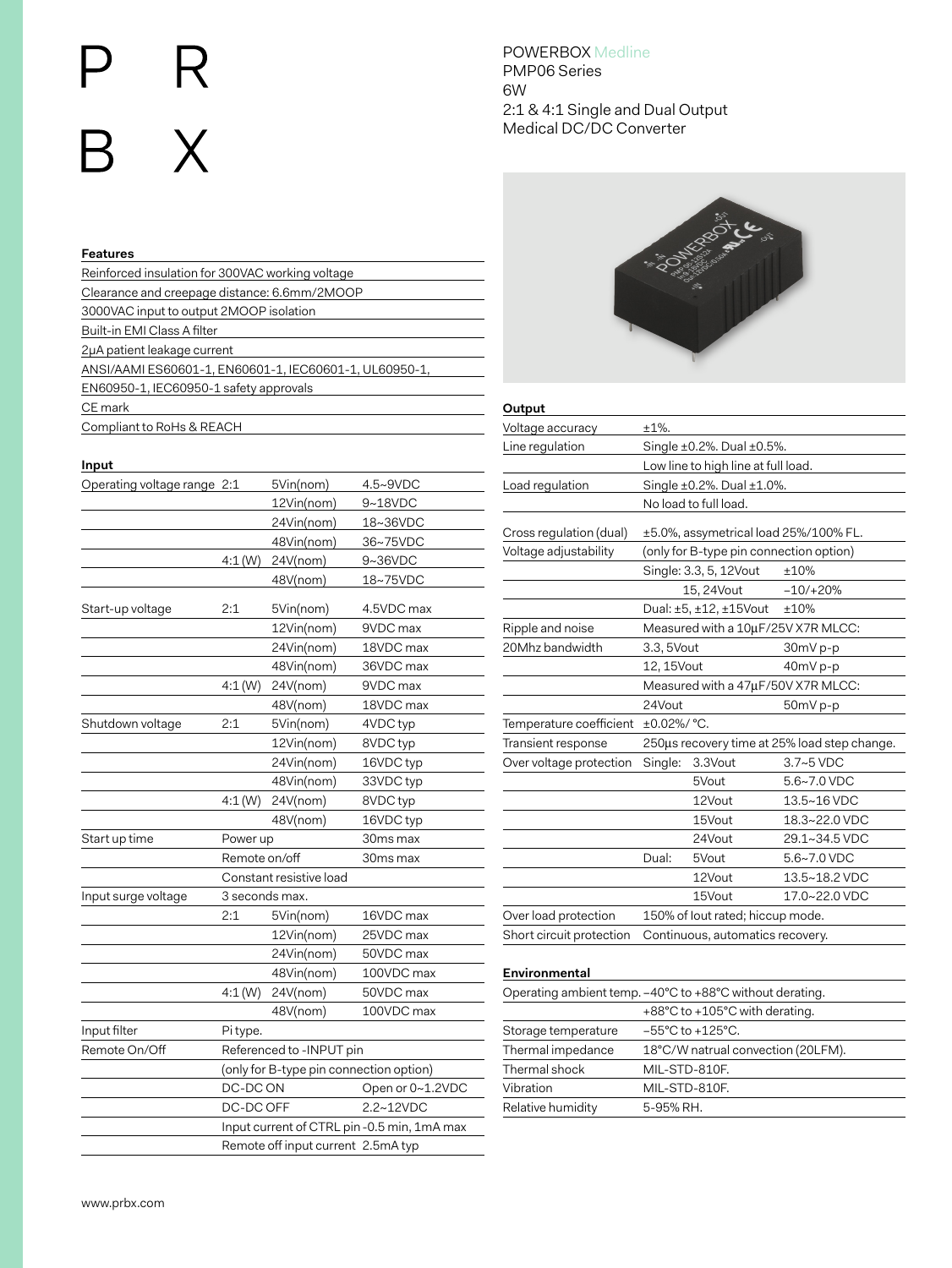## POWERBOX Medline PMP06 Series 6W 2:1 & 4:1 Single and Dual Output Medical DC/DC Converter

| General               |                                                              |
|-----------------------|--------------------------------------------------------------|
| Isolation voltage     | Input to output 3000VAC, 1 minute.                           |
| Isolation capacitance | 12pF typ.                                                    |
| Leakage current       | 2uA max at 240VAC, 60Hz.                                     |
| Switching frequency   | 250KHz typ.                                                  |
| Clearance/creepage    | 6.6mm.                                                       |
| Case material         | Non-conductive black plastic.                                |
| Base material         | Non-conductive black plastic.                                |
| Potting material      | Silicon (UL94-V0).                                           |
| Dimensions            | See drawing mm.                                              |
| Weight                | 14g.                                                         |
| MTBF                  | 4.718 x 10 <sup>6</sup> hrs, MIL-HDBK-217F, 25°C, full load. |
|                       |                                                              |

| Standards                   |                                   |            |  |
|-----------------------------|-----------------------------------|------------|--|
| Safety standards            | ANSI/AAMI ES60601-1, EN60601-1,   |            |  |
|                             | IEC60601-1, UL60950-1, EN60950-1, |            |  |
|                             | IEC60950-1.                       |            |  |
| EMC                         |                                   |            |  |
| EMI <sup>1</sup>            | EN55011, EN55022 and FCC Part 18  |            |  |
|                             | Class A, Class B.                 |            |  |
| ESD                         | EN61000-4-2 Air ±8kV              |            |  |
|                             | Contact ±6kV                      | Criteria A |  |
| Radiated immunity           | EN61000-4-310V/m                  | Criteria A |  |
| Fast transient <sup>2</sup> | EN61000-4-4 +2KV                  | Criteria A |  |
| Surq <sup>2</sup>           | EN61000-4-5 +2KV                  | Criteria A |  |
| Conducted immunity          | EN61000-4-6 10Vrms                | Criteria A |  |

## Part Number Structure

| PMP06<br>$\overline{\phantom{a}}$ | 48            | s         | 05            |            | A<br>۰.               | P                        |                     |
|-----------------------------------|---------------|-----------|---------------|------------|-----------------------|--------------------------|---------------------|
|                                   | Input         | Output    | Output        | Input      | <b>Pin Connection</b> | Remote On/Off            | <b>Trim</b>         |
| <b>Series Name</b>                | Voltage (VDC) | Quantity  | Voltage (VDC) | Range      | Option                | Option                   | Option              |
|                                   | $05:4.5-9$    | S: Single | 3P3: 3.3      | $\Box$ 2:1 | A: A type (standard)  | $\Box$ No On/Off control | $\square$ : No Trim |
|                                   | $12:9-18$     |           | 05:5          | W: 4:1     | B: B type             | P: Remote On/Off         | T: Trim             |
|                                   | 24: 18-36     |           | 12:12         |            |                       | (Only for B type         | (Only for B type    |
|                                   | 48:36-75      |           | 15:15         |            |                       | Pin connection)          | Pin connection)     |
|                                   |               |           | 24:24         |            |                       |                          |                     |
|                                   |               | D: Dual   | 05:±5         |            |                       |                          |                     |
|                                   |               |           | 12:±12        |            |                       |                          |                     |
|                                   |               |           | 15:±15        |            |                       |                          |                     |

#### Part Number Structure

| PMP06<br>٠         | 48                     | c<br>১             | 05                                          | w                    | A                                 | P                                                                              |                                                                       |
|--------------------|------------------------|--------------------|---------------------------------------------|----------------------|-----------------------------------|--------------------------------------------------------------------------------|-----------------------------------------------------------------------|
| <b>Series Name</b> | Input<br>Voltage (VDC) | Output<br>Quantity | Output<br>Voltage (VDC)                     | Input<br>Range       | <b>Pin Connection</b><br>Option   | Remote On/Off<br>Option                                                        | <b>Trim</b><br>Option                                                 |
|                    | $24:9-36$<br>48: 18-75 | S: Single          | 3P3: 3.3<br>05:5<br>12:12<br>15:15<br>24:24 | $\Box$ 2:1<br>W: 4:1 | A: A type (standard)<br>B: B type | □ No On/Off control<br>P: Remote On/Off<br>(Only for B type<br>Pin connection) | $\square$ : No Trim<br>T: Trim<br>(Only for B type<br>Pin connection) |
|                    |                        | D: Dual            | 05:±5<br>12:±12<br>15:±15                   |                      |                                   |                                                                                |                                                                       |

# Derating Curve

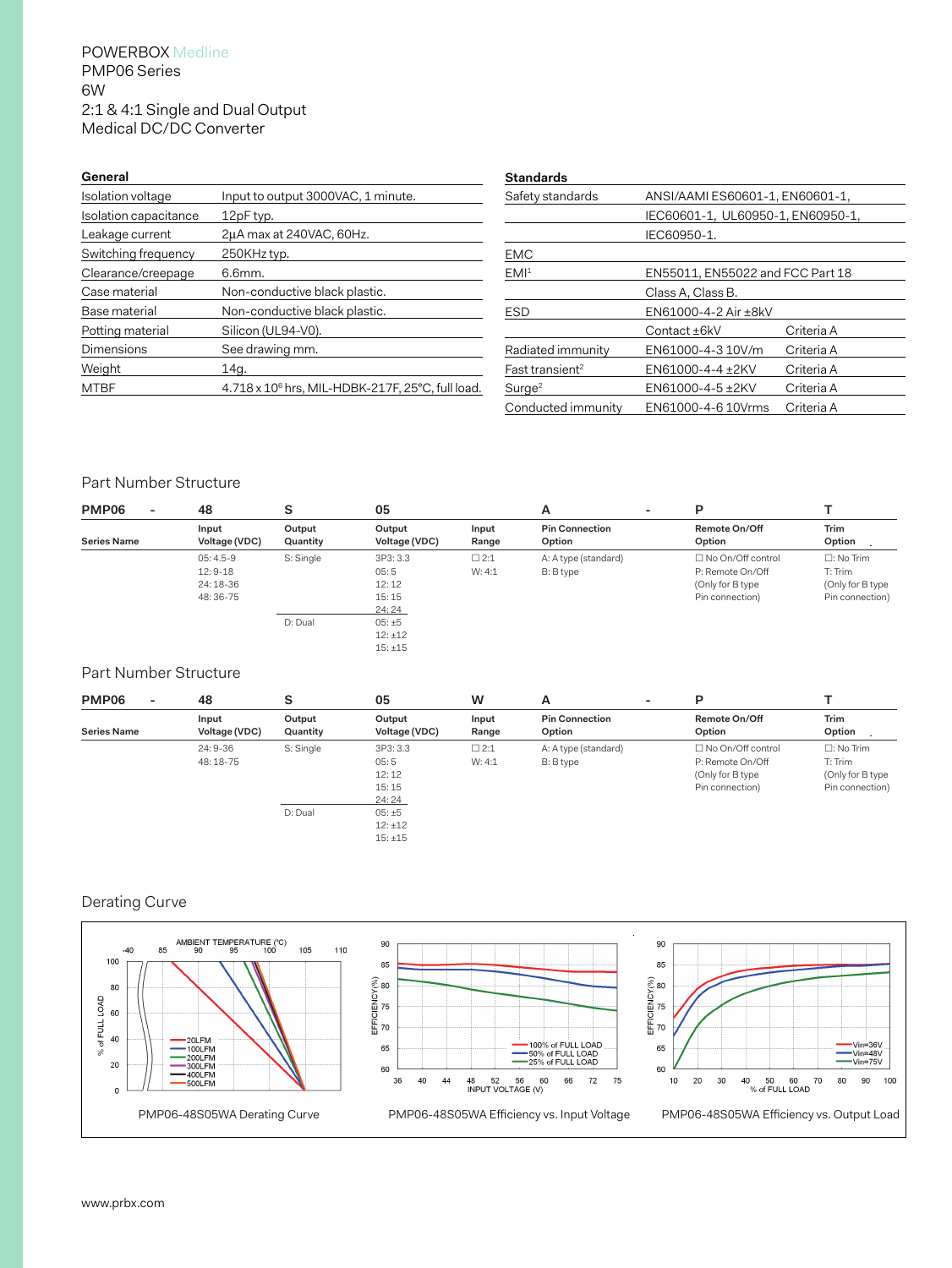## POWERBOX Medline PMP06 Series 6W 2:1 & 4:1 Single and Dual Output Medical DC/DC Converter

| Model            | Input                   | Output                  | <b>Output Current</b>   | <b>Input Current</b> | Efficiency | Max                   |
|------------------|-------------------------|-------------------------|-------------------------|----------------------|------------|-----------------------|
| <b>Number</b>    | Range                   | Voltage                 | @ Full Load             | @ No Load            |            | <b>Capacitor Load</b> |
| PMP06-05S3P3A/B  | $4.5 - 9$ VDC           | 3.3 VDC                 | 1800 mA                 | 10 mA                | 81.5%      | 2100 µF               |
| PMP06-05S05A/B   | $4.5 - 9$ VDC           | 5 VDC                   | 1200 mA                 | 10 mA                | 86%        | 1500 µF               |
| PMP06-05S12A/B   | $4.5 - 9$ VDC           | 12 VDC                  | 500 mA                  | 15 <sub>mA</sub>     | 86%        | 260 µF                |
| PMP06-05S15A/B   | $4.5 - 9$ VDC           | 15 VDC                  | 400 mA                  | 15 mA                | 87.5%      | 210 µF                |
| PMP06-05S24A/B   | $4.5 - 9$ VDC           | 24 VDC                  | $250 \text{ mA}$        | 20 mA                | 87%        | 75 µF                 |
| PMP06-05D05A/B   | $4.5 - 9$ VDC           | ±5 VDC                  | ±600mA                  | 25 mA                | 84%        | $± 860 \mu F$         |
| PMP06-05D12A/B   | $4.5 - 9$ VDC           | $±12$ VDC               | ±250mA                  | 25 mA                | 86.5%      | $± 150 \mu F$         |
| PMP06-05D15A/B   | $4.5 - 9$ VDC           | $±15$ VDC               | ±200mA                  | $25 \text{ mA}$      | 87.5%      | $± 110 \mu F$         |
| PMP06-12S3P3A/B  | $9 - 18$ VDC            | 3.3 VDC                 | 1800 mA                 | 10 mA                | 83.5%      | 2100 µF               |
| PMP06-12S05A/B   | $9 - 18$ VDC            | 5 VDC                   | 1200 mA                 | 10 mA                | 86%        | 1500 µF               |
| PMP06-12S12A/B   | $9 - 18$ VDC            | 12 VDC                  | 500 mA                  | 10 mA                | 89%        | $260 \mu F$           |
| PMP06-12S15A/B   | $9 - 18$ VDC            | 15 VDC                  | 400 mA                  | 10 mA                | 88.5%      | $210 \mu F$           |
| PMP06-12S24A/B   | $9 \sim 18$ VDC         | 24 VDC                  | 250 mA                  | 10 mA                | 88.5%      | 75 µF                 |
| PMP06-12D05A/B   | $9 \sim 18$ VDC         | ±5 VDC                  | ±600mA                  | 10 mA                | 85%        | $± 860 \mu F$         |
| PMP06-12D12A/B   | $9 \sim 18$ VDC         | $±12$ VDC               | ±250mA                  | 10 mA                | 89%        | $± 150 \mu F$         |
| PMP06-12D15A/B   | $9 - 18$ VDC            | $±15$ VDC               | ±200mA                  | 10 mA                | 88%        | $± 110 \mu F$         |
| PMP06-24S3P3A/B  | $18 \sim 36$ VDC        | 3.3 VDC                 | 1800 mA                 | 6 <sub>m</sub> A     | 83%        | $2100 \mu F$          |
| PMP06-24S05A/B   | $18 \sim 36$ VDC        | 5 VDC                   | 1200 mA                 | 6 <sub>m</sub> A     | 86.0%      | 1500 µF               |
| PMP06-24S12A/B   | $18 \sim 36$ VDC        | 12 VDC                  | 500 mA                  | 6 <sub>m</sub> A     | 89%        | 260 μF                |
| PMP06-24S15A/B   | $18 \sim 36$ VDC        | 15 VDC                  | 400 mA                  | 6 <sub>m</sub> A     | 89%        | $210 \mu F$           |
| PMP06-24S24A/B   | $18 \sim 36$ VDC        | 24 VDC                  | 250 mA                  | 6 <sub>m</sub> A     | 88.5%      | 75 µF                 |
| PMP06-24D05A/B   | $18 \sim 36$ VDC        | ±5 VDC                  | $\overline{\pm 600}$ mA | 6 <sub>m</sub> A     | 85%        | $± 860 \mu F$         |
| PMP06-24D12A/B   | $18 \sim 36$ VDC        | $\overline{\pm 12}$ VDC | ±250mA                  | 6 <sub>m</sub> A     | 88.5%      | $± 150 \mu F$         |
| PMP06-24D15A/B   | $18 \sim 36$ VDC        | $±15$ VDC               | ±200mA                  | 6 <sub>m</sub> A     | 88.5%      | $± 110 \mu F$         |
| PMP06-48S3P3A/B  | $36 \sim 75$ VDC        | 3.3 VDC                 | 1800 mA                 | 4 mA                 | 82.5%      | 2100 µF               |
| PMP06-48S05A/B   | $36 \sim 75$ VDC        | 5 VDC                   | 1200 mA                 | 4 mA                 | 86.5%      | 1500 µF               |
| PMP06-48S12A/B   | $36 \sim 75$ VDC        | 12 VDC                  | 500 mA                  | 4 mA                 | 88%        | 260 µF                |
| PMP06-48S15A/B   | $36 \sim 75$ VDC        | 15 VDC                  | 400 mA                  | 4 mA                 | 88.5%      | 210 µF                |
| PMP06-48S24A/B   | $36 \sim 75$ VDC        | 24 VDC                  | 250 mA                  | 4 mA                 | 88%        | 75 µF                 |
| PMP06-48D05A/B   | $36 \sim 75$ VDC        | ±5 VDC                  | ±600mA                  | 4 mA                 | 85%        | $± 860 \mu F$         |
| PMP06-48D12A/B   | $36 \sim 75$ VDC        | $±12$ VDC               | ±250mA                  | 4 mA                 | 88%        | $± 150 \mu F$         |
| PMP06-48D15A/B   | $36 \sim 75$ VDC        | $±15$ VDC               | ±200mA                  | 4 mA                 | 87%        | $± 110 \mu F$         |
| PMP06-24S3P3WA/B | $9 - 36$ VDC            | 3.3 VDC                 | 1800 mA                 | 6 <sub>m</sub> A     | 83%        | 2100 µF               |
| PMP06-24S05WA/B  | $9 - 36$ VDC            | 5 VDC                   | 1200 mA                 | 6 <sub>m</sub> A     | 86.0%      | 1500 µF               |
| PMP06-24S12WA/B  | $9 - 36$ VDC            | 12 VDC                  | 500 mA                  | 6 <sub>m</sub> A     | 89%        | 260 µF                |
| PMP06-24S15WA/B  | $9 \sim 36$ VDC         | 15 VDC                  | 400 mA                  | 6 <sub>m</sub> A     | 89%        | $210 \mu F$           |
| PMP06-24S24WA/B  | $9 - 36$ VDC            | 24 VDC                  | 250 mA                  | 6 <sub>m</sub> A     | 88.5%      | 75 µF                 |
| PMP06-24D05WA/B  | $9 - 36$ VDC            | ±5 VDC                  | $±600$ mA               | 6 mA                 | 85%        | $± 860 \mu F$         |
| PMP06-24D12WA/B  | $9 - 36$ VDC            | $±12$ VDC               | $±250$ mA               | 6 mA                 | 88.5%      | $± 150 \mu F$         |
| PMP06-24D15WA/B  | $9 \sim 36 \text{ VDC}$ | $±15$ VDC               | ±200mA                  | 6 mA                 | 88.5%      | $\pm$ 110 $\mu$ F     |
| PMP06-48S3P3WA/B | $18 \sim 75$ VDC        | 3.3 VDC                 | 1800 mA                 | 4 mA                 | 82.5%      | 2100 µF               |
| PMP06-48S05WA/B  | $18 \sim 75$ VDC        | 5 VDC                   | 1200 mA                 | 4 mA                 | 86.5%      | 1500 µF               |
| PMP06-48S12WA/B  | $18 \sim 75$ VDC        | 12 VDC                  | 500 mA                  | 4 mA                 | 88%        | 260 µF                |
| PMP06-48S15WA/B  | $18 \sim 75$ VDC        | 15 VDC                  | 400 mA                  | 4 mA                 | 88.5%      | 210 µF                |
| PMP06-48S24WA/B  | $18 \sim 75$ VDC        | 24 VDC                  | 250 mA                  | 4 mA                 | 88%        | 75 µF                 |
| PMP06-48D05WA/B  | $18 \sim 75$ VDC        | $±5$ VDC                | $±600$ mA               | 4 mA                 | 85%        | $± 860 \mu F$         |
| PMP06-48D12WA/B  | $18 \sim 75$ VDC        | $±12$ VDC               | ±250mA                  | 4 mA                 | 88%        | $± 150 \mu F$         |
| PMP06-48D15WA/B  | $18 \sim 75$ VDC        | $\pm 15$ VDC            | ±200mA                  | 4 mA                 | 87%        | $± 110 \mu F$         |

#### **Notes:**

1. The PMP06 (W) series can meet EMI Class A with no external filter. And Class B only with external components. For further information, please contact Powerbox.

2. An external input filter capacitor is required if the module has to meet EN61000-4-4,

EN61000-4-5. The PMPP06-05XXXXX recommended an aluminum electrolytic capacitor (Nippon Chemi-con KY series, 1000μF/25V).

And a reverse diode (Vishay V10P45) to connect in parallel.

The PMP06-12&24XXXXXX recommended an aluminum electrolytic capacitor (Nippon Chemicon KY series, 470μF/50V). The PMP06-48XXXXXX recommended an aluminum electrolytic capacitor (Nippon Chemi-con KY series, 330μF/100V).

CAUTION: This power module is not internally fused. An input line fuse must always be used.